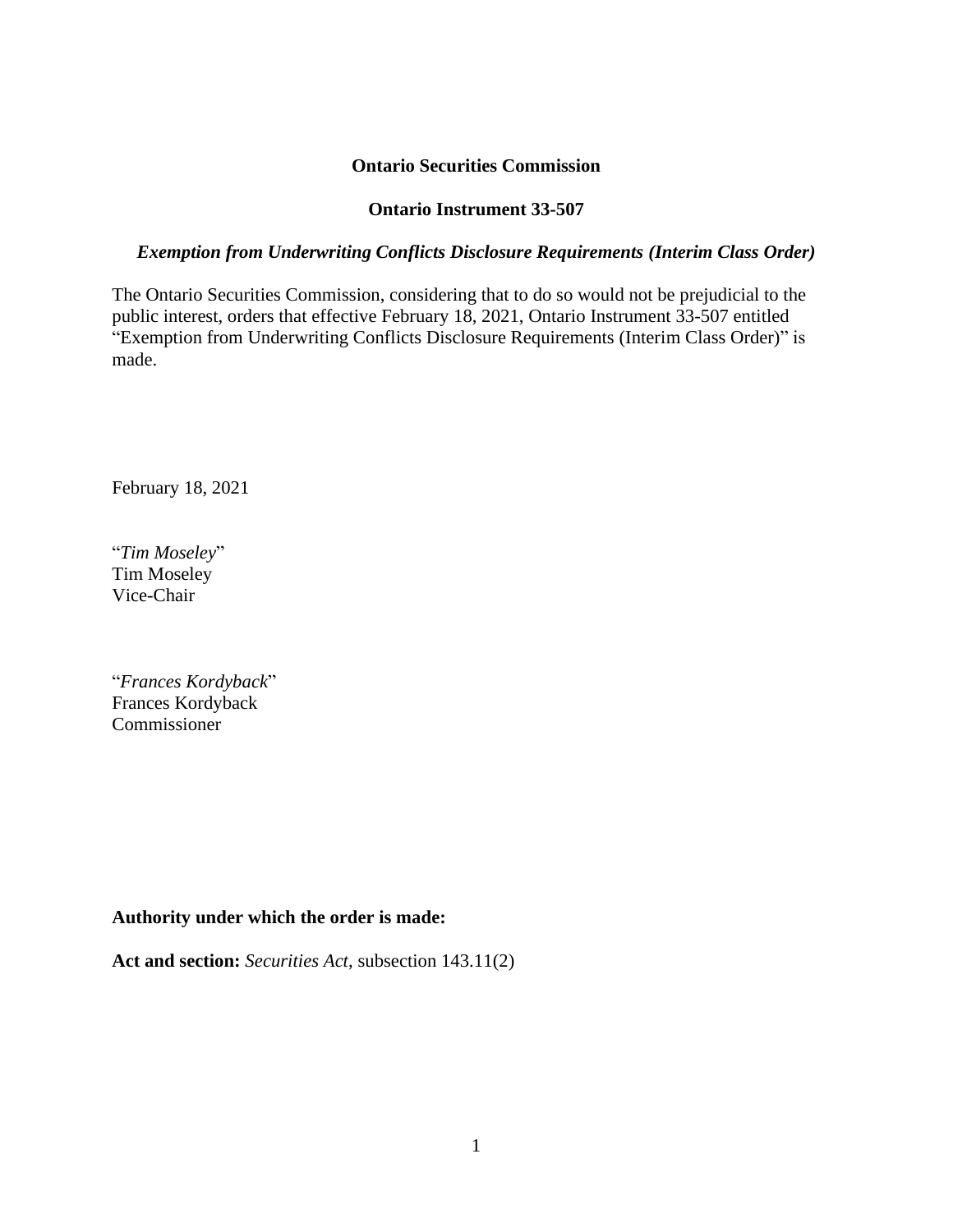### **Ontario Securities Commission**

### **Ontario Instrument 33-507**

### *Exemption from Underwriting Conflicts Disclosure Requirements (Interim Class Order)*  **(the Order)**

### **Interpretation**

1. In this Order:

"**Act**" means the *Securities Act*, R.S.O. 1990, c. S.5, as amended from time to time;

"**eligible foreign security**" has the meaning ascribed to that term in section 3A.1 of NI 33- 105;

"**NI 31-103**" means National Instrument 31-103 *Registration Requirements, Exemptions and Ongoing Registrant Obligations*;

"**NI 33-105**" means National Instrument 33-105 *Underwriting Conflicts*;

"**permitted client**" has the meaning ascribed to that term in section 1.1[*definitions*] of NI 31-103; and

"**underwriting conflicts of interest disclosure requirement**" means the requirement in subsection 2.1(1) of NI 33-105 that investors be provided with certain conflicts of interest disclosure in circumstances in which there is a direct or indirect relationship between the issuer or selling securityholder and the underwriter that might give rise to a perception that they are not independent of each other in connection with a distribution.

2. Terms defined in the Act or National Instrument 14-101 *Definitions* have the same meaning if used in this Order, unless otherwise defined.

### **Background**

- 3. Staff of the Commission have recently been advised by a number of institutional investors in Ontario that the underwriting conflicts disclosure requirement in NI 33-105 creates barriers that prevent institutional investors in Ontario from participating in global offerings on a timely basis.
- 4. Staff understand that certain of these institutional investors have also provided similar submissions to the Capital Markets Modernization Taskforce (the **Taskforce**) established by the Government of Ontario in February 2020. On January 22, 2021, the Taskforce published its final report (the **Taskforce Final Report**). The Taskforce Final Report included a recommendation that the Commission provide an exemption from the disclosure